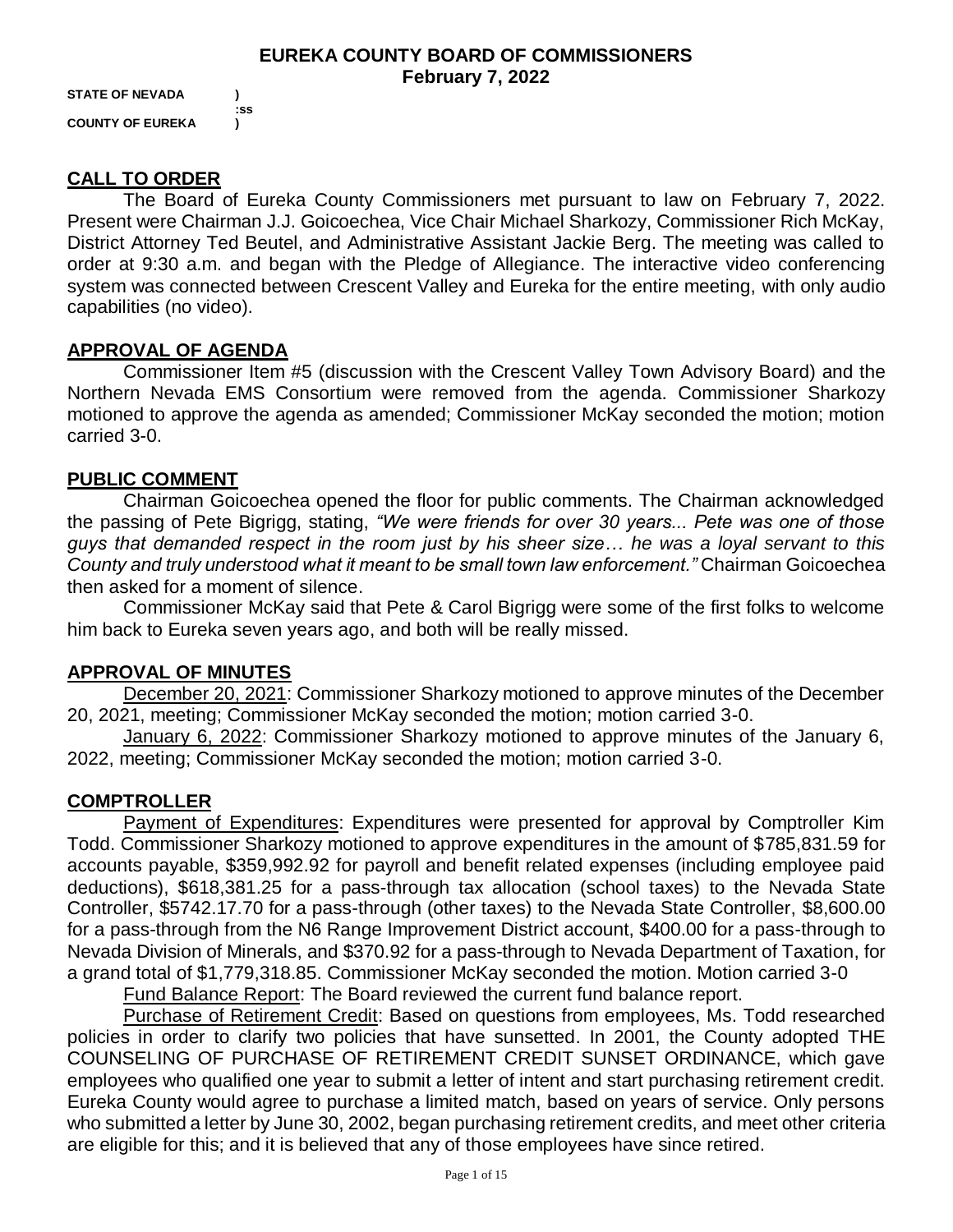The other policy concerning the County matching a purchase of retirement credit, is outlined in the Personnel Policy in Section 7.6 Retiree Health Insurance Premium Fund Buyout. Employees, hired before July 1, 2009, and eligible for the retiree health insurance subsidy may opt out by forever forfeiting the insurance subsidy in exchange for a one-time match of retirement credit purchase, based on years of service.

#### **COMMISSIONERS**

Letter to Nevada Department of Taxation: Ms. Todd explained there was an audit finding in the Fiscal Year 2021 Audit Report due to the Future Reserve Fund being over-expended when investment fees were charged to the account but had not been budgeted. Ms. Todd prepared the required response letter for the Board's approval.

Commissioner McKay motioned to send the letter to Nevada Department of Taxation in response to an audit finding in the Fiscal Year 2021 Audit Report. Commissioner Sharkozy seconded the motion. Motion carried 3-0.

Employee / Volunteer Physicals: Chairman Goicoechea wanted a discussion with staff to ensure that all necessary departments, including volunteer departments, were getting proper physicals on a recurring bases to ensure compliance with regulations, insurance, and workman's compensation.

Staff discussed use of the mobile unit for law enforcement physicals. The local clinic has agreed to match costs and offers a more flexible schedule. Some employees and volunteers possess commercial drivers' licenses, so can use the same physical exam to meet work/volunteer requirements. Chairman Goicoechea urged the departments to strive for compliance and to work with the Comptroller to ensure sufficient funds are budgeted to cover the required physicals.

McEwen Mining: Todd Sylvester, Site Manager at McEwen's Gold Bar Mine addressed the Board. He described the challenge of keeping a workforce at the mine and for its mining contractor, Ledcor, because of the housing shortage. Until just recently, McEwen was under the belief that it owned an additional parcel in the Eureka Canyon Subdivision, it was planning to construct a temporary man camp composed of seven trailer units (seven bedrooms each) and possibly some RV spaces.

Jeb Rowley has been meeting with Mr. Sylvester on this. Another large County-owned parcel that may prove more suitable has been identified. The mine's engineering contractor has drawn up a preliminary layout. The mine is interested in leasing the parcel for a five year period, with an option to renew.

Commissioner Sharkozy motioned to assign Public Works and the County Engineer to continue working with McEwen Mining to discuss an outline for development and potential lease of a County parcel. Commissioner McKay seconded the motion. Motion carried 3-0.

Possible Appeal: On January 21, 2022, Eureka County District Court issued certification of final judgement regarding Solarjos LLC in CV-2002009 (Diamond Valley adjudication case). Chairman Goicoechea wanted Eureka County to protect its right to remain involved in the case, by authorizing the steps to join in on a potential appeal.

District Attorney Beutel explained that Judge Fairman promised all affected water users that they would have an opportunity to be heard and present exceptions to the State Engineer's ruling in the Diamond Valley Adjudication. Solarjos LLC was one of the first to do this. With so many parties involved in this case, the District Attorney fully expects more independent filings to come forward, with more potential appeals.

Commissioner Sharkozy motioned to authorize the District Attorney and Chairman to work with outside counsel to prepare and, if needed, ultimately joinder onto an appeal to the Nevada Supreme Court related to certification of final judgement regarding Solarjos LLC in CV-2002009. Commissioner McKay seconded the motion. Motion carried 3-0.

Resolution Concerning Expenditure of Public Funds: Chairman Goicoechea said he has been chatting with the external auditor about budgeting and purchasing practices. It has been common for departments to include substantial contingency for unforeseen items, rather than receiving an audit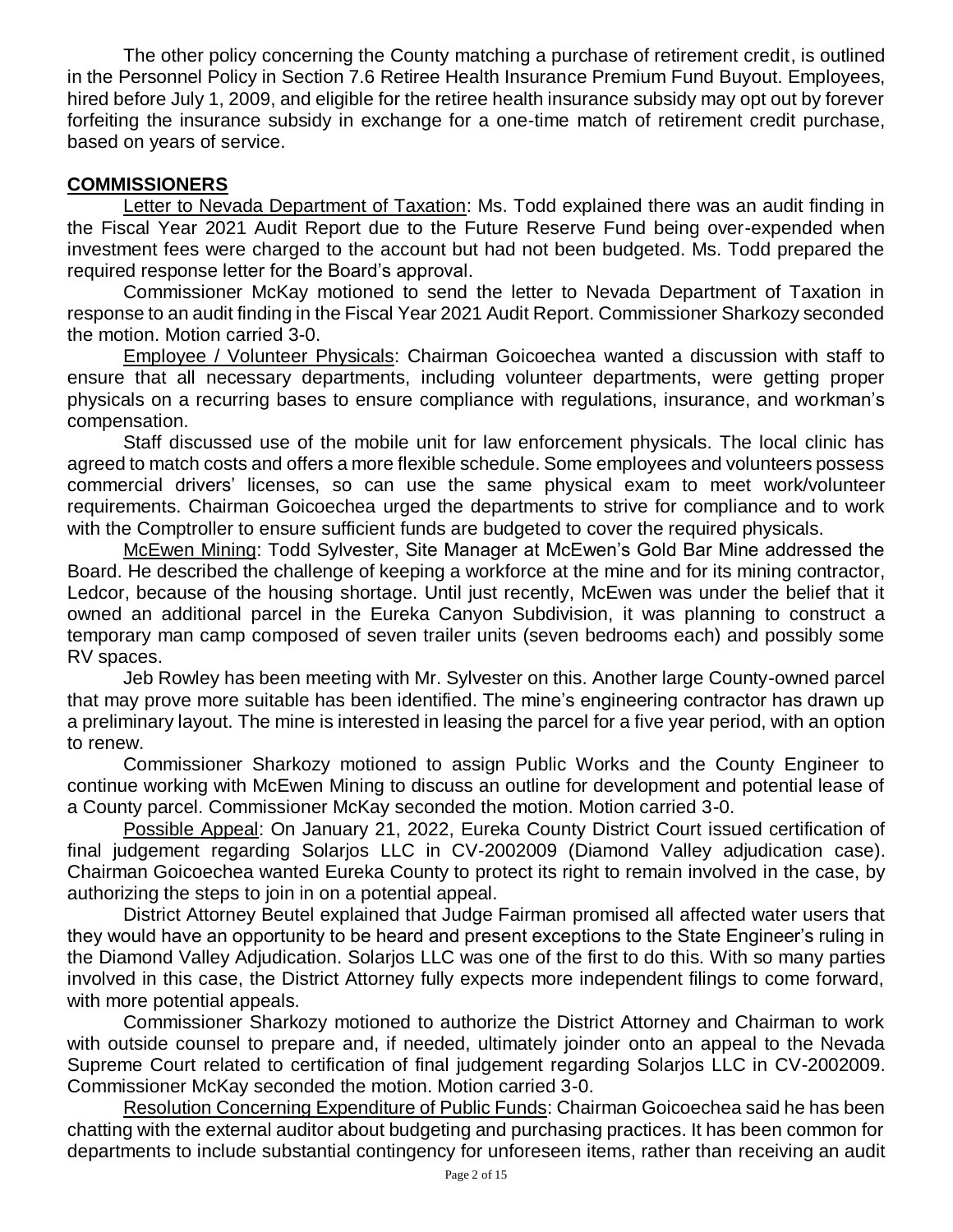finding for an overspent budget. Budgeting for the unknown has been working in Eureka County due to responsible managers who routinely return a good percentage of their budgets. But that is no longer the case, and the Chairman said it was time to tighten things up.

A resolution was drafted addressing spending of public funds by taking what already exists in law, policy, and County Code, putting it in one place to clarify and simplify required practices.

Commissioner Sharkozy motioned to adopt a Resolution declaring specific requirements for expenditures, including but not limited to expenditures beyond the total amount budgeted in a category of a department's budget, and any capital outlay and expenditure totaling \$3,000.00 or more, and all vehicles and other equipment purchases, and all contemplated changes, repairs, or other improvements or alterations to buildings and grounds, and all information technology software and hardware configuration amendments, additions, changes, or alternations. Commissioner McKay seconded the motion. Motion carried 3-0.

Eureka, Nevada February 7, 2022

#### RESOLUTION OF THE BOARD OF EUREKA COUNTY COMMISSIONERS DECLARING SPECIFIC REQUIREMENTS FOR EXPENDITURE OF THE PUBLIC'S MONEY BY ALL COUNTY ELECTED OFFICIALS, EMPLOYEES AND ALL COUNTY DEPARTMENTS

#### THE BOARD'S AUTHORIZATION AND INTENT

WHEREAS, when it comes to spending the public's money, all elected officials, employees and all departments must follow the same procedures in order to be accountable to the Board and to the public about where the public's money went; and

WHEREAS, NRS 255.1505 grants the Board of County Commissioners power to approve spending the public's money for purposes which will provide a substantial benefit to the inhabitants of Eureka County, and NRS 244.200 et seq. authorizes a coordinated and transparent manner of allowing and auditing demands made against that money; and

WHEREAS, there should be no question the money spent by each Department of Eureka County, a political subdivision of the State of Nevada, is the public's money, because it is generated by taxes, fees, grants and programs paid for by the inhabitants of this Country, this State, and this County; and

WHEREAS, the public, and this Board, expect each elected official, County employee and each County Department to be responsible with the public's money, which is allocated by the Board each year to each Department during the County government budget process; and

WHEREAS, the Board's allocation of funding to a Department during the yearly budget process, a process which includes this Board's review of each Department's wishes for salaries and wages and requests for capital outlay and expenditure items, **does not** mean a Department may spend that money throughout the budget year as it desires, and without correctly reporting during the year to the Board its spending plans and actual expenditures to the Board and to the public; and

WHEREAS, the budget process, which is a projection of possible, and not actual expenses, **does not** constitute the appropriate level of reporting of actual spending because an approved budget request does not provide for an open and public review of the documentation and authorization necessary to properly account for and audit how the public's money was spent in every transaction; and

WHEREAS, while a Department may have funds allocated by the Board to its budget for a possible use, that does not mean the Board will, or must, or is in any way obligated, to approve the spending of any of that money during the budget year; and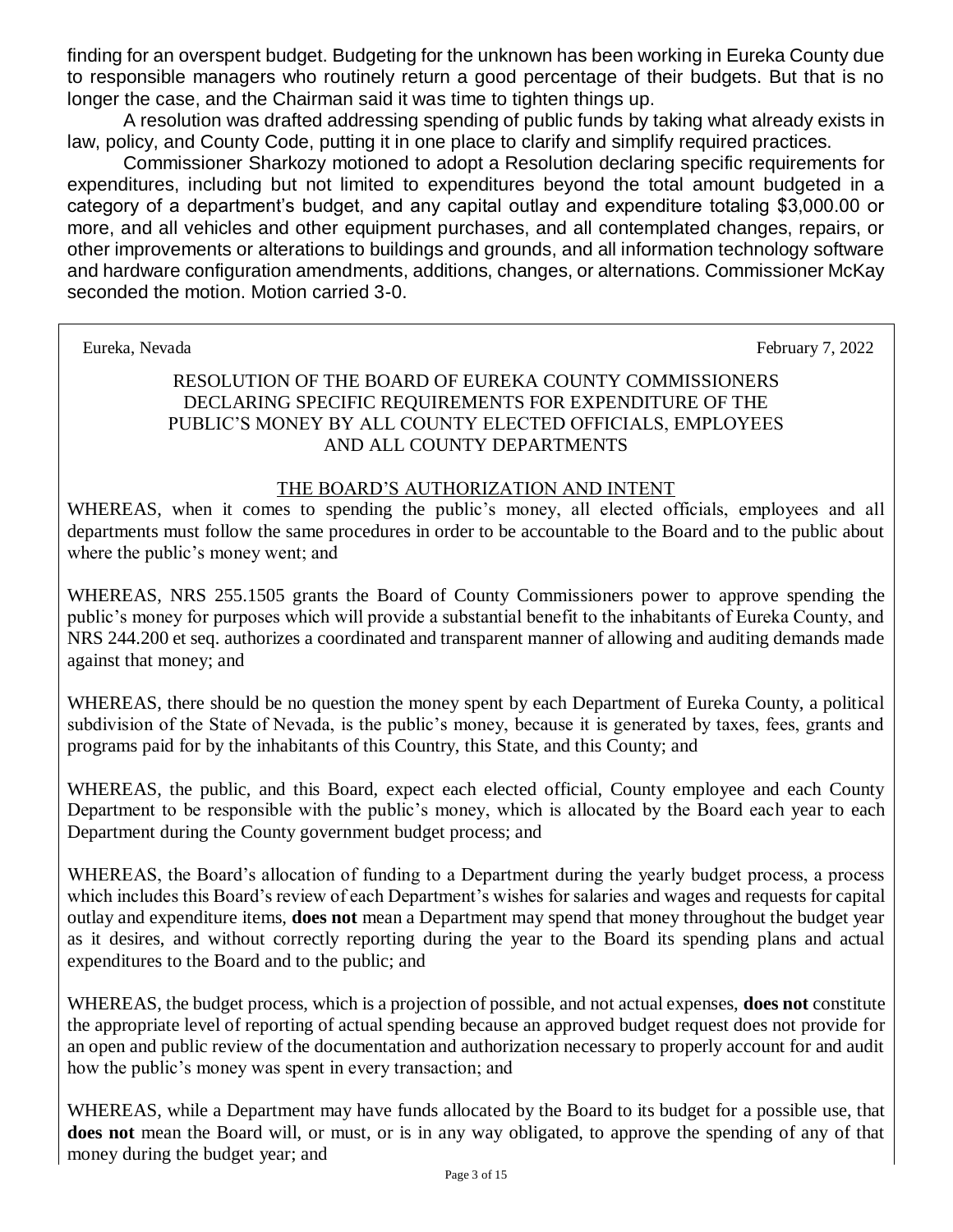WHEREAS, while the Board, along with the County Comptroller by the authority granted in NRS Chapter 251, remain the responsible parties to see that (1) money is always spent appropriately, and (2) taken from the correct category and account, and (3) the public is made aware of all expenditures, it is each elected official's and employee's and each Department's job to see that spending has been authorized correctly, and will come from the correct category and account; and

WHEREAS, the intent of the Board by this Resolution is to make clear to all County elected officials and employees in all County Departments and to the public what procedures must be uniformly followed by all Departments before the commitment to spend the public's money, and the expenditure of any of that money, will ever be authorized, and this constitutes the advance written notice described by NRS 244.220(1)(c) (no demand upon the County Treasury shall be approved by this Board or allowed by the Comptroller to any County officer who neglects or refuses to comply with any provision of Chapter 244 or any laws relating to that County officer after being required in writing to comply by the Board); and

WHEREAS, it is also the intent of the Board by this Resolution to remind each Department that budgeted funds are not to be spent unless correctly identified, correctly authorized, and approved in advance of the spending; and

WHEREAS, the Board is aware some Departments and some elected officials and employees have not historically and routinely requested of the Board the need to spend money in the way described here, but that will **not** serve as an excuse for failing or refusing to comply with this Resolution now and into the future; and

WHEREAS, the Board always retains the authority to restrict or deny spending now and into the future whenever a Department fails or refuses to follow these spending requirements; and

WHEREAS, while this Resolution may appear long and detail oriented, there should be no doubt following the requirements here will save time, because the task of properly accounting for the public's money and how it is spent has taken up many more hours of work than should be necessary, and this work will be reduced if these procedures are always followed and enforced; and

WHEREAS, following the requirements in this Resolution will also save money, because spending by one Department impacts the expenses of other County Departments, and without proper coordination this type of spending raises the overall cost of getting County business done. For example, a Department spending money to make changes to a County building impacts the Public Works Department (NRS 244.151), because Public Works remains responsible to maintain all buildings and grounds; and

WHEREAS, other examples (in which coordination is necessary to avoid increasing the cost of doing business) is a Department spending money on vehicles without giving Public Works the opportunity to evaluate and coordinate maintenance and repairs, or a Department spending money on changes or additions to IT (information technology) hardware and software configurations without discussing projects in advance with the IT Department, or a Department demanding autonomy to use County credit cards and other forms of spending without first following the rules and thereby impacting the work that must be done by the Comptroller and external Auditor.

# NOW THEREFORE BE IT RESOLVED BY THE BOARD OF EUREKA COUNTY COMMISSIONERS THAT:

The following categories of expenditure shall only be authorized after the procedures described here are followed, and after it has been confirmed for the Board money is available in a Department's current budget for the requested expense: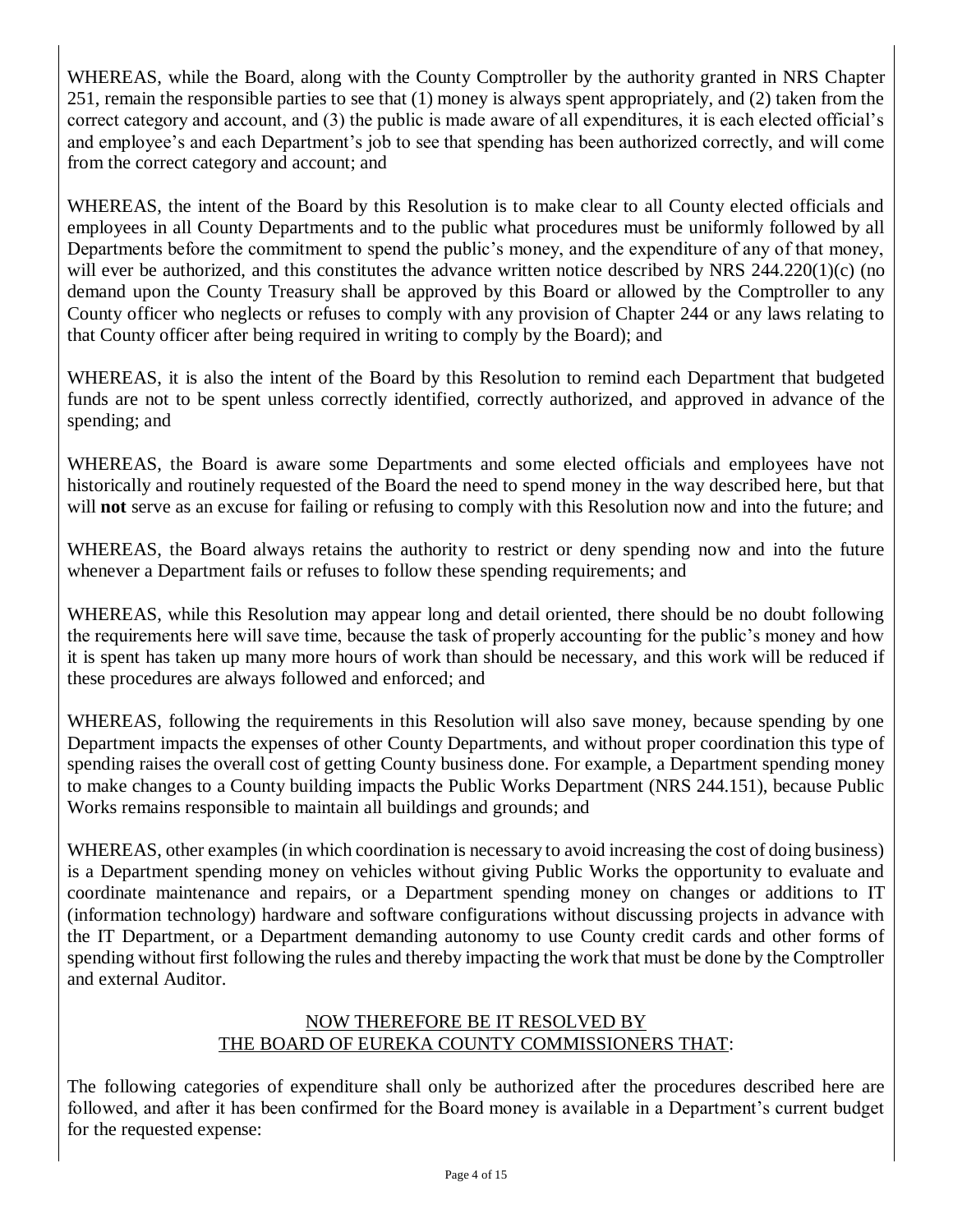(A) Any expenditures beyond the total amount budgeted in a category of a Department's budget, such as Services and Supplies; and

(B) Any capital outlay and expenditure totaling \$3,000 or more; and

(C) All vehicles and other equipment purchases; and

(D) All contemplated changes, repairs, or other improvements or alterations to buildings and grounds; and

(E) All information technology software and hardware configuration amendments, additions, changes, or alterations of any kind.

Every Department's categories of expenditure known as salaries and wages and benefits may not be spent unless the requirements issued by the Human Resources Department, and approved by this Board, have been followed. While these requirements are not a part of this Resolution, a Department's failure or refusal to follow those requirements will result in present and future denial of spending requests.

# (A) ANY EXPENDITURES BEYOND THE TOTAL AMOUNT BUDGETED IN A CATEGORY OF A DEPARTMENT'S BUDGET, SUCH AS SERVICES AND SUPPLIES

Whenever a Department has exhausted all the public money in a category in its budget, it **may not use** other unexpended funds from other categories in its budget to continue to spend money for the exhausted category of expense. The fact that a Department may claim it did not know it had exhausted a category of expense is no excuse, and will be a basis for the Board to deny the relief described here.

To get relief, a Department must take these steps before exhausting a category in its budget: (1) A Department must first come before the Comptroller and confirm whether there is unspent money available from a different category that could be allocated to the soon to be exhausted category, and the Comptroller may approve, change, or deny the request; then (2) If the Comptroller approves a request in whole or in part, then in an open and public meeting, with an appropriate and clear agenda item for action, a Department must request of the Board to be allowed to move some amount of unspent money within its budget to the soon to be exhausted category, and explain to the Board why that step is appropriate. If the Board grants the request, expenses in that category may continue up to the additional amount authorized. If the Board denies the request, additional spending in that category is prohibited.

The Board may restrict or deny spending now and into the future whenever a Department fails or refuses to follow these requirements for spending more money in a category than what has been budgeted.

# (B) ANY CAPITAL OUTLAY AND EXPENDITURE TOTALING \$3,000 OR MORE

Whenever a Department wishes to spend \$3,000 or more on an item from capital outlay or expenditure, whether it be one item, or several items of the same type or category that total \$3,000 or more, the Department must, before spending any money, first come before the Board in an open and public meeting, with an appropriate and clear agenda item for action.

The action item on the Board's agenda must include: (1) A sufficient description of the item(s), and (2) The amount of money requested which must be a "not to exceed" amount tied to a fair and reasonable quote from a reputable vendor for the item(s). The quote must be in writing, and previously submitted to the Clerk to be available for the Board to review at the time the action item is considered.

A Department making quotes available after the agenda item is considered, or not including a proper description of the item(s) to be purchased for the action item, or not identifying reasonable not to exceed amount(s), will be a basis for the Board to deny the authorization described here.

The Board recognizes there will be times when a Department must replace an unanticipated item, such as a failed pump, or a failed heating and ventilation unit for a building, and must act quickly to avoid additional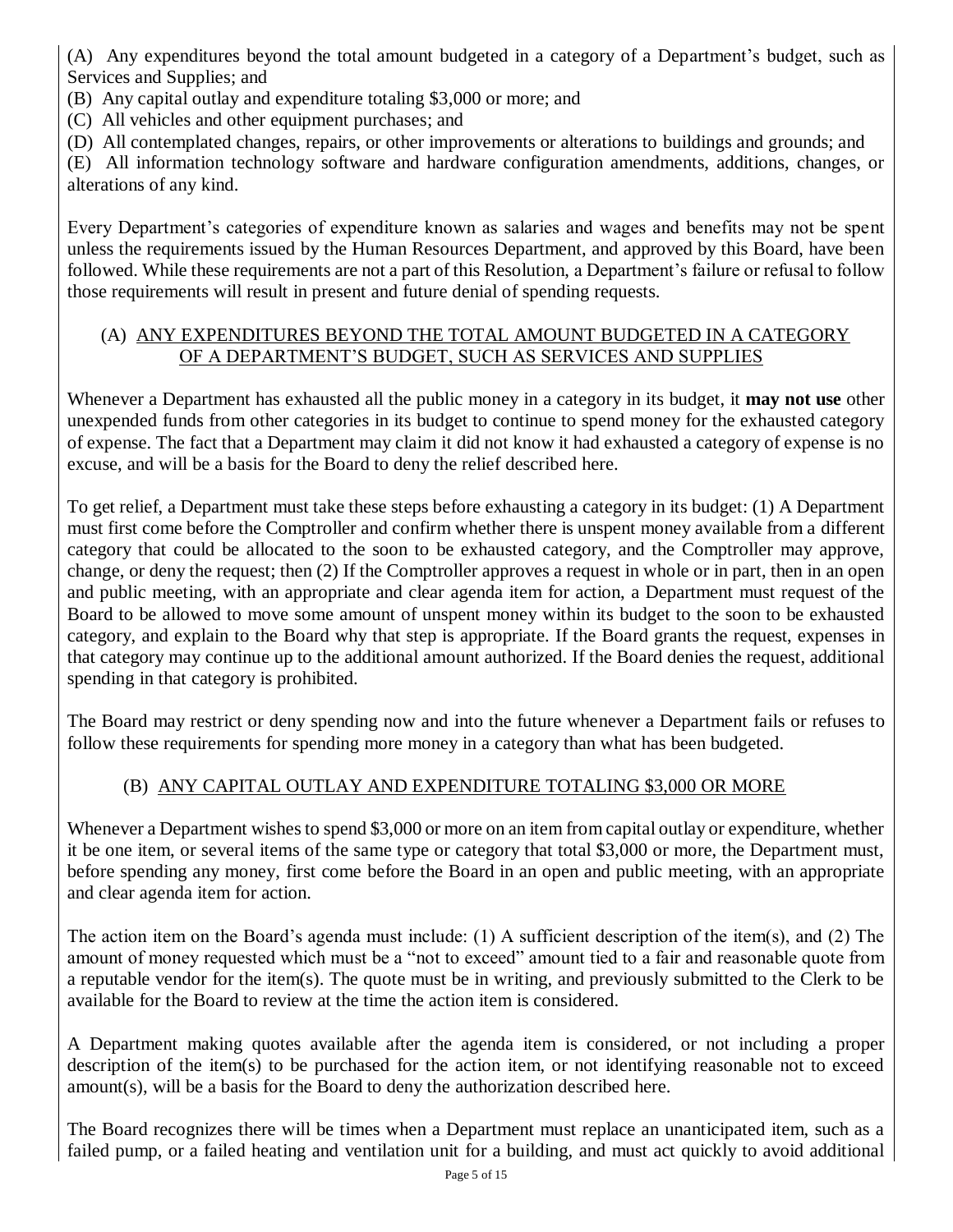damage. A Department replacing an item that has met its useful life, and during an emergency, as an unanticipated expense, which has a replacement cost of \$5,000 or more, must: (1) Account to the Board in an open and public meeting how the Department has disposed of the used item, and (2) Shall either follow the procedures outlined above to replace the item (if there is adequate time available), or report the reasonable procedure used to replace the item on an emergency basis.

The Board may restrict or deny spending now and into the future whenever a Department fails or refuses to follow these requirements for capital outlay and expenditure and replacement of items that have met their useful life.

# (C) ALL VEHICLES AND OTHER EQUIPMENT PURCHASES

Whenever a Department wishes to purchase a vehicle or other equipment, these procedures must be followed in advance of any commitment to purchase. All proposed vehicle and other equipment purchases must first be presented to the Public Works Director and Senior Mechanic for consideration, and may be rejected if the proposed vehicle or equipment a Department wishes to purchase may not easily be maintained and repaired. The Public Works Director and Senior Mechanic may recommend alternatives.

Once the Public Works Director and Senior Mechanic have written up their recommendations, a Department must, before spending any money, first come before the Board in an open and public meeting, with an appropriate and clear agenda item for action. The action item on the Board's agenda must include: (1) A sufficient description of the vehicle(s) or other equipment, and (2) The amount of money requested which must be a "not to exceed" amount tied to a fair and reasonable quote from a reputable vendor for the vehicle(s) or other equipment. The quote must be in writing, and previously submitted to the Clerk to be available for the Board to review at the time the action item is considered.

Failure by a Department to present written quotes from State purchasing as an option for the Board to consider may be grounds for refusing the Department's request to purchase any vehicle or other equipment.

The Board may restrict or deny spending now and into the future whenever a Department fails or refuses to follow these requirements for purchasing vehicles and other equipment.

# (D) ALL CONTEMPLATED CHANGES, REPAIRS, OR OTHER IMPROVEMENTS OR ALTERATIONS TO BUILDINGS AND GROUNDS

Whenever a Department wishes to make changes to a County building or County grounds, such as modifications, additions, evaluations or assessments, or new construction or remodeling, or repairs, including but not limited to improvements or alterations, regardless of the contemplated cost, a Department must first present their ideas to the Public Works Director and Senior Maintenance Technician.

The Public Works Director and Senior Maintenance Technician will consider a Department's ideas on the following aspects, and any other aspect if identified by the reviewers as important: feasibility, architectural and engineering evaluation, assessment or review, the scope of construction, and project timelines. The Public Works director and Senior Maintenance Technician may approve, modify, or reject the request.

Second, a Department must ask the Board for sufficient funding to be included in the budget for the year the work may be done. The Board may reject any project which has insufficient budgeted funds for it.

Third, a Department may then request the Public Works Director to present the matter to the Board in an open and public meeting, with an appropriate and clear agenda item for action to proceed. At no time may a Department proceed independently of Public Works and the Senior Maintenance Technician.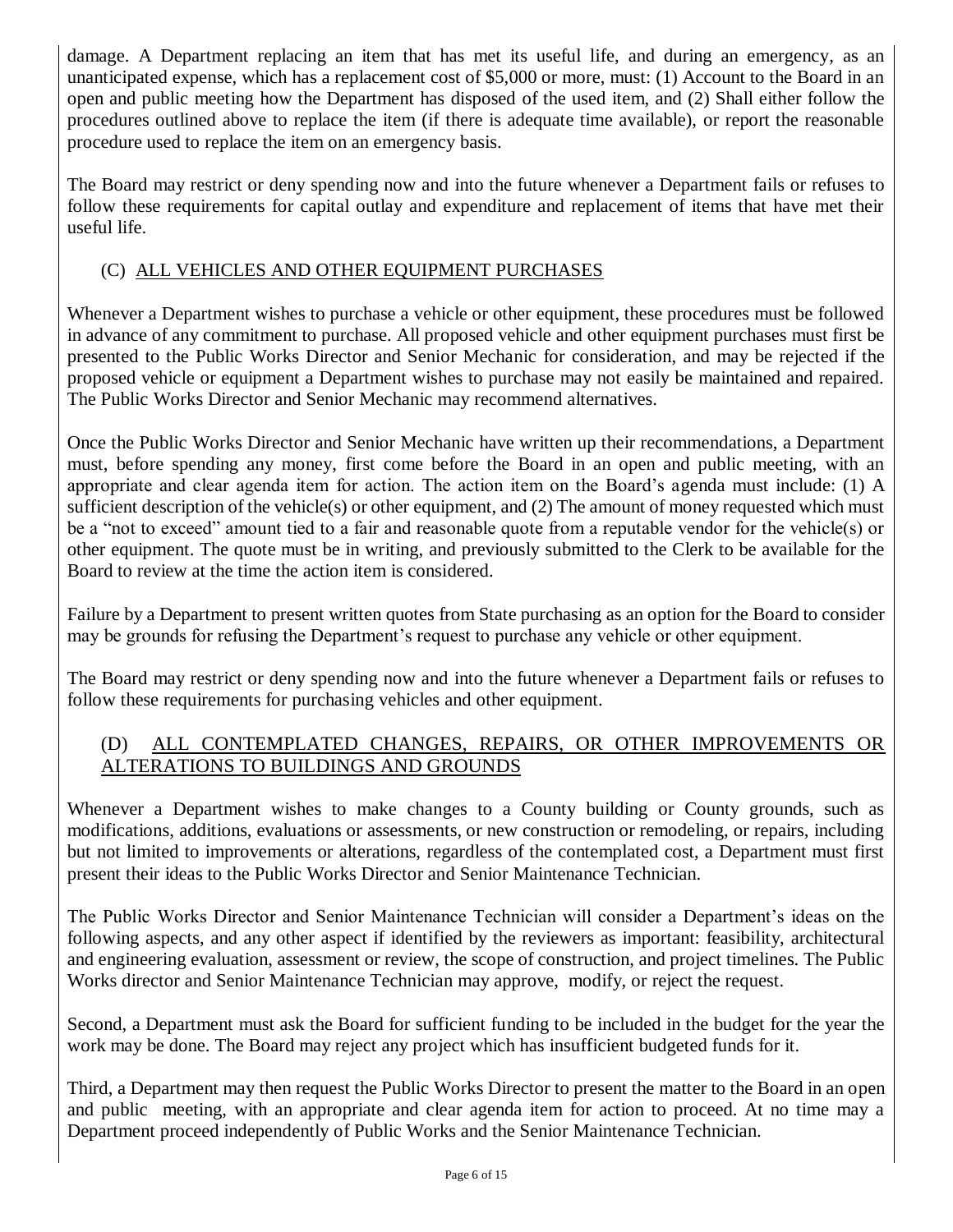No Department other than Public Works and the Senior Maintenance Technician is authorized to independently contact, commit to contract with, or actually contract with, or otherwise hire, engineers, consultants, architects, or other building technician or professionals, or cause any possible changes to be studied or made.

The Board may restrict or deny spending now and into the future whenever a Department fails or refuses to follow these requirements for buildings and grounds.

#### (E) ALL INFORMATION TECHNOLOGY SOFTWARE AND HARDWARE CONFIGURATION AMENDMENTS, ADDITIONS, CHANGES, OR ALTERATIONS OF ANY KIND

Whenever a Department other than the IT Department wishes to amend, add to, change, or alter in any way the County's information technology (IT) software or hardware, by for example changing or adding telecommunications capabilities, additional software, or contracting with a company for IT consulting or other services, the Department must, before committing to spend any money, confirm with the Comptroller that money has been budgeted by the Department for that purpose. If budgeted money is available, the Department must then come before the IT Department and present its wishes to IT. The IT Department may approve, change, or deny the request as a whole or in part, including but not limited to changing the project timeframe. If money is available, and IT has approved any part of the project, then the Department must come before the Board in an open and public meeting, with an appropriate and clear agenda item for action

The Board may restrict or deny spending now and into the future whenever a Department fails or refuses to follow these requirements for information technology hardware and software alterations.

RESOLVED with immediate effect this  $7<sup>th</sup>$  day of February, 2022.

Board of County Commissioners

 */s/ J.J. Goicoechea, DVM* J.J. Goicoechea, Chairman

 */s/ Michael Sharkozy* Michael Sharkozy, Vice Chair

 */s/ Rich McKay* Richard McKay, Member

Attest: */s/ Jackie Berg* Clerk of the Board

# cc: All County Departments, elected officials, and employees via email

# **IT DEPARTMENT**

IT Update: IT Director Misty Rowley reported on IT projects and activities.

Grant Update: Ms. Rowley continues pursuing the broadband grant, working with a field representative from US Department of Agriculture, Debbie Gordon (contract grant writer), Public Works, Lumos & Associates, and Mt. Wheeler Power. The biggest hurdle now is the need to complete an Environmental Impact Statement and the time involved. The field representative is encouraging continued efforts as he expects the grant deadlines to be extended.

Crescent Valley Projects: Quest has been in Crescent Valley recabling the Town Center and installing antennas to improve connectivity speed. Ms. Rowley continues working with Quest and Syber Networks to troubleshoot the connectivity issues in Crescent Valley, which are challenging because there is limited bandwidth due to a single cell tower in the area.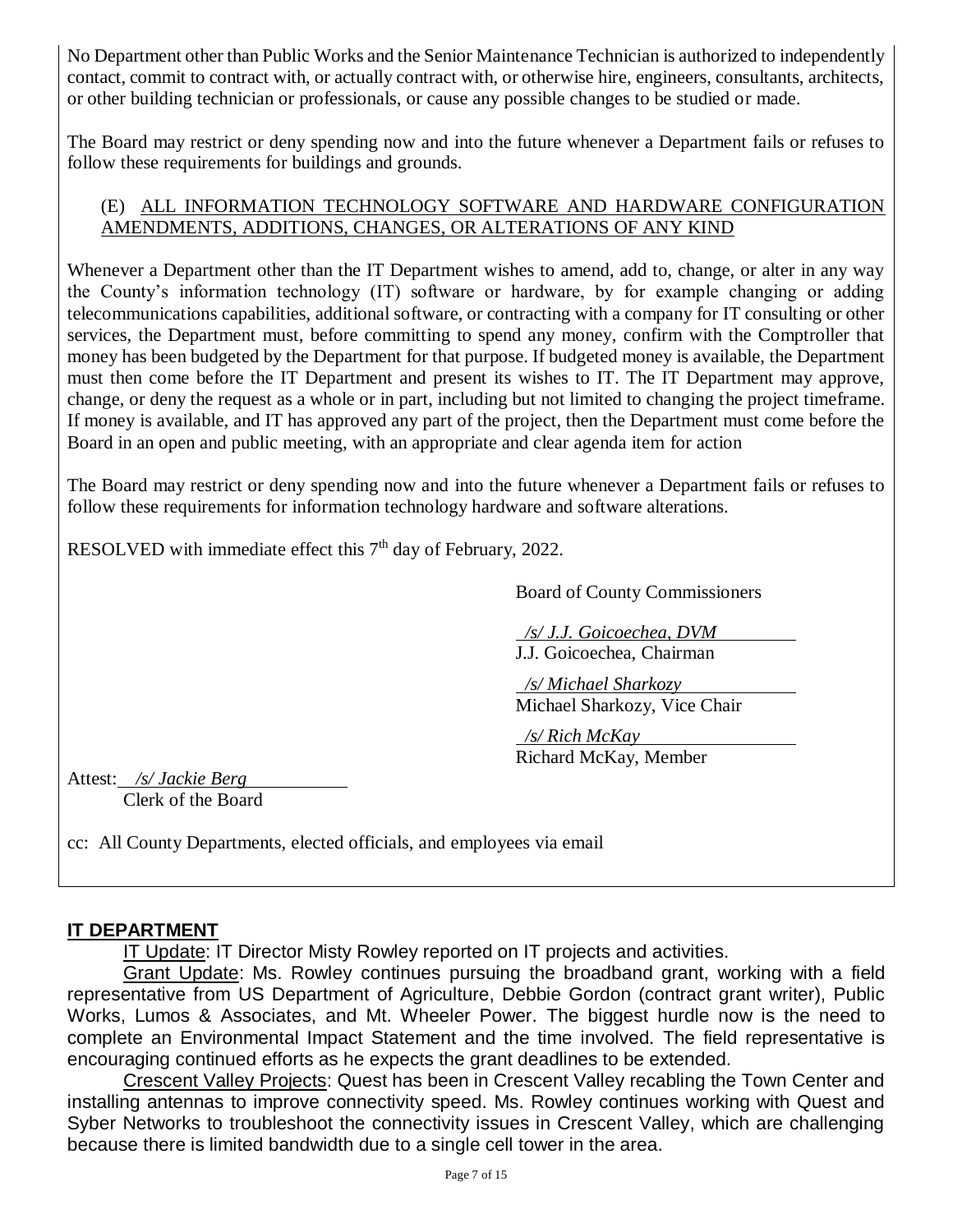General Projects: Ms. Rowley has been installing Tyler Technologies software on work stations preparing for migration to the Tyler Cloud. She is obtaining quotes for the hyper converged server and quotes for transitioning the phone systems to the Cisco Cloud, which would be a savings over AT&T.

NOC Room Keypad: A quote was obtained from Quest for installation of a keypad on the NOC (network operations center) Room door in the Courthouse. Commissioner McKay motioned to approve Quote #015545v2 from Quest Technologies for purchase and installation of a keypad on the Courthouse NOC Room door for an amount not to exceed \$8,170.00 (\$6,801.82 plus 20% contingency) to be paid with funds budgeted for capital outlay (010-018-55010-000) in the Technology Support budget. Commissioner Sharkozy seconded the motion. Motion carried 3-0.

Hyperconverged Server: A quote was obtained from Syber Networks for a hyperconverged server. Rory Jackson, of Syber Networks, explained the State Purchasing contract price for this server was \$175,000.00, and he was able to negotiate a substantial discount. Mr. Jackson explained the converged server will offer some long-term cost savings because individual servers won't need to be replaced.

Commissioner McKay motioned to approve Quote #87 from Syber Networks LLC for a hyperconverged server for an amount not to exceed \$103,000.00 utilizing monies budgeted for capital outlay (010-018-55010-000) in the Technology Support budget. Commissioner Sharkozy seconded the motion. Motion carried 3-0.

Out-of-State Travel: Commissioner McKay motioned to approve out-of-state travel for the IT Director to attend Blackhat Spring Trainings in Virginia beginning February 27<sup>th</sup> to March 4<sup>th</sup>. Commissioner Sharkozy seconded the motion. Motion carried 3-0.

#### **HUMAN RESOURCES**

Promotion Request Form: As directed at the last meeting, Human Resources Director Heidi Whimple created a promotion request form, which must be signed by the supervisor and approved by the Commissioners. Commissioner Sharkozy motioned to approve the new promotion request form as presented; Commissioner McKay seconded the motion; motion carried 3-0.

Hiring Freeze Waiver Justification Form: Ms. Whimple also updated the hiring freeze waiver justification form. Commissioner Sharkozy motioned to approve the updated hiring freeze waiver justification form as presented; Commissioner McKay seconded the motion; motion carried 3-0.

Personnel Policy Changes: The Human Resources Director has been working on updates to the Personnel Policy, particularly to clarify hiring and promoting policies as reviewed by her at the last meeting. The draft resolution, outlining the changes, has been reviewed by the Board.

Commissioner McKay motioned to propose the resolution outlining revisions to the Personnel Policy and to set the related public hearing at 10:00 a.m. on February 22<sup>nd</sup>. Commissioner Sharkozy seconded the motion. Motion carried 3-0.

#### **SHERIFF**

Hiring Freeze Waiver Justification – Dispatcher I: Sheriff Jesse Watts said a staff member informed him that she will be resigning in several weeks. Commissioner McKay motioned to waive the hiring freeze and authorize the Sheriff to fill the position of Dispatcher I, with the caveat that a letter of resignation be received before the position is posted. Commissioner Sharkozy seconded the motion. Motion carried 3-0.

#### **TREASURER**

Property Acquisition: NRS 361.603 allows the County to acquire tax delinquent parcels that are beneficial to the County or the public. Public Works identified a vacant parcel in northern Eureka County that could be developed into a gravel pit. Commissioner Sharkozy motioned to acquire delinquent tax parcel APN 003-014-06, 332 Pebble Lane, Crescent Valley, approximately 4.77 acres, and authorized paying all delinquent taxes and fees owed on the parcel (currently \$209.56) plus any that accrue. Commissioner McKay seconded the motion. Motion carried 3-0.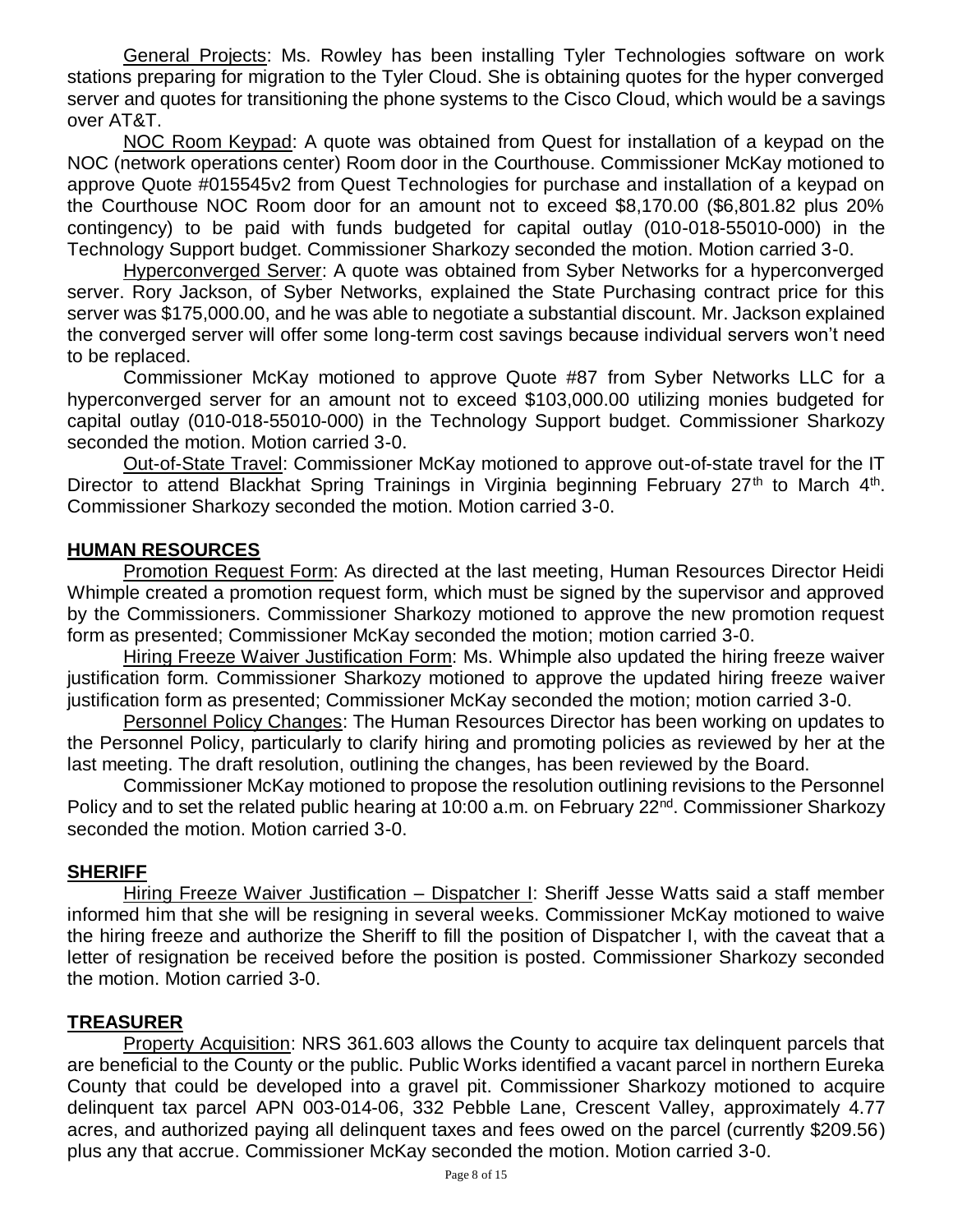# **CLERK RECORDER**

Hiring Freeze Waiver – Deputy Clerk Recorder: The Board reviewed a hiring freeze waiver justification form for a position in the Clerk Recorder's office. Commissioner McKay motioned to waive the hiring freeze and authorize the Clerk Recorder to fill the vacant position of Deputy Clerk Recorder I/II. Commissioner Sharkozy seconded the motion. Motion carried 3-0.

Job Descriptions: Clerk Recorder Lisa Hoehne worked with Human Resources to create new position descriptions for election workers. The Board requested one change – that the job descriptions include the requirement of being a registered voter in Eureka County. Commissioner Sharkozy motioned to approve the position descriptions for Counting Board Member and Election Officer (Poll Worker) with the stated change. Commissioner McKay seconded the motion. Motion carried 3-0.

Hiring Freeze Waivers – Election Workers: Commissioner Sharkozy motioned to waive the hiring freeze and authorize recruitment of Election Officers (Poll Workers) and Counting Board Members. Commissioner McKay seconded the motion. Motion carried 3-0.

# **COOPERATIVE EXTENSION**

Well Upgrades & Repair: Extension Educator Gary McCuin obtained several quotes to repair a well that was out of production most of last season. Commissioner Sharkozy motioned to approve quotes from Parsons Drilling Inc. in the amount of \$11,735.74, Mt. Wheeler Power in the amount of \$12,680.00, and Jerry White in the amount of \$3,290.00 for work and materials to upgrade and repair the east well at the Rafter 7 Sheep Farm, to be paid with monies budgeted for capital outlay (030- 120-55010-000) in the Agricultural Extension budget. Commissioner McKay seconded the motion. Motion carried 3-0.

# **PERDIZ SPORT SHOOTING**

Donation Request: Jerry White appeared before the Board to request funds for repairs and upgrades at Perdiz Shooting Range, explaining the range has been in operation since 1992. The most urgent need is replacement of gun racks and shooting benches no longer reliable for use. There are 18 gun racks and 18 shooting benches, with replacement estimates of \$150.00 each for the gun racks (\$2,700.00 total) and \$250.00 each for the benches (\$4,500.00 total).

Mr. White said the shooting range needs about \$92,700.00 in repairs and replacements. He described other priority needs: new doors for 15 skeet houses (est. \$3,750.00), waterproof vinyl flooring for the 60'x24' clubhouse (est. \$10,000.00), and replacement of seven clay pigeon throwing machines (est. total \$28,000.00). As a nonprofit organization, Perdiz may qualify for a matching funds grant.

The Commissioners agreed to assist with the most urgently needed items – gun racks and benches – and encouraged Mr. White to approach area mines and the Recreation Board for additional donations to help meet other needs or to serve as matching funds in applying for a grant. They invited Mr. White to return towards the end of the fiscal year to see if any available funds are remaining, and committed to budgeting a donation amount in the upcoming fiscal year.

Commissioner Sharkozy motioned to grant \$7,500.00 to Perdiz Sport Shooting for gun racks and shooting benches, to be paid from miscellaneous grants in the Commissioners' budget. Commissioner McKay seconded the motion. Motion carried 3-0.

#### **COUNTY FACILITIES**

Job Descriptions: Joyce Jeppesen, Public Works Assistant Director-Administration, worked with Human Resources to update job descriptions for the Swimming Pool. Commissioner McKay motioned to approve updated job descriptions for Casual Attendant, Casual Lifeguard, Casual Assistant Manager, and Swimming Pool Supervisor. Commissioner Sharkozy seconded the motion. Motion carried 3-0.

Promotion Request: Ms. Jeppesen prepared a promotion request form, noting that once the new assistant is trained she will probably return and request a second Assistant Manager.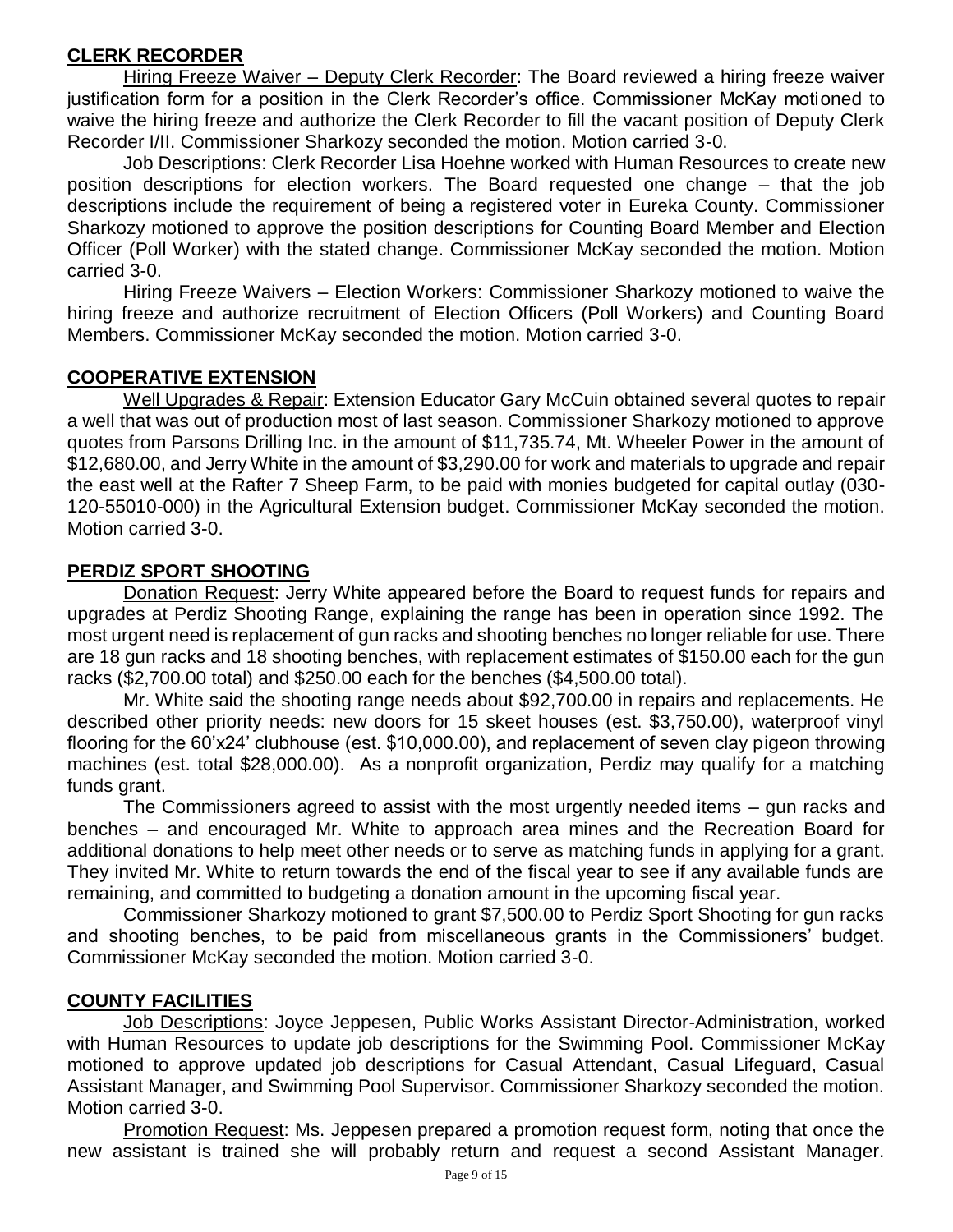Commissioner Sharkozy motioned to authorize promotion of a Casual Lifeguard to Casual Assistant Manager. Commissioner McKay seconded the motion. Motion carried 3-0.

Grant Application: Commissioner Sharkozy motioned to approve signing the Member Risk Management Grant Application Approval Form for a grant from Nevada POOL/PACT which will reimburse 75% of costs to install security cameras at the Eureka Swimming Pool. The grant will reimburse \$14,265.69 of the total project cost of \$19,020.92, leaving a match of \$4,755.23. Commissioner McKay seconded the motion. Motion carried 3-0.

#### **ROAD DEPARTMENT**

Report on Activities: Ray Hodson, Assistant Public Works Director, reported on Road Department activities. January began with snow removal at both ends of the County. Crews are now working on some roadside brush beating and weed burning. The southern crew and northern crew have been working together on a gravel haul to the Barth Road. All utilities, buildings and grounds are in good working order. The vacant utility position has been filled.

Support Letter for Duckwater Road Improvements: Mr. Hodson met with representatives of the Duckwater Tribe recently. They have engaged a lobbyist who is working to secure federal funds to upgrade and pave the remaining portion of the Duckwater Road, and are asking counties and other stakeholders to sign a letter of support to representatives in Washington DC. A draft letter was sent, and Tribe representatives are working to polish and finalize the letter for formal signatures.

Commissioner Sharkozy motioned to approve signing onto a letter to the Nevada Congressional Delegation, along with the Duckwater Shoshone Tribe, Nye County, White Pine County, and Nevada Department of Transportation requesting improvements and paving to the Duckwater Road from approximately 10.45 miles south of US Highway 50 to approximately one (1) mile north of Duckwater. Commissioner McKay seconded the motion. Motion carried 3-0.

#### **PUBLIC WORKS**

Public Works Update: Public Works Director Jeb Rowley reported on projects and activities.

COVID Update: Mr. Rowley reported that the COVID team (for vaccinations, testing, and monoclonal antibody clinics) had arrived and was setting up base at the Eureka Airport. A coordination meeting will be held that afternoon with the team, Public Works, School District, and local clinic staff.

Chairman Goicoechea shared that Churchill County has filled the Resource Liaison position and, after a couple weeks of training, Jonica Gonzalez will be based at the Airport as well.

Crescent Valley Projects: A maintenance crew is working to complete the dugouts at the ballfield in Crescent Valley before Little League season begins. The crew has been dealing with repairs after a major power fluctuation in Crescent Valley took out a lot of sensitive equipment, including heaters and HVAC components.

Eureka Projects: Workers in the south have been filling potholes, doing work at the Eureka Canyon Subdivision, and completing construction on the Eureka Senior Center patio enclosure.

Utility Rate Review: Public Works sought direction regarding a rate review of all utility systems. The discussion of combining water systems and implementing a more progressive rate structure has come before the Board before.

Chairman Goicoechea referenced current and upcoming costs related to the utilities, and felt it was timely to put something formal together for the Board's review. Commissioner McKay commented that, due to high operating costs, the County will likely never get away from subsidized utilities, but agreed it was appropriate to take a look at the rates.

Generator Donation: The School District installed a generator at the Administrative Facility/Annex to power components related to fiber in that facility. The School no longer has a need for the generator and has offered it to the County. Commissioner Sharkozy motioned to accept donation of a Model 20 GGMA Onan-Cummins Generator from the Eureka County School District. Commissioner McKay seconded the motion. Motion carried 3-0.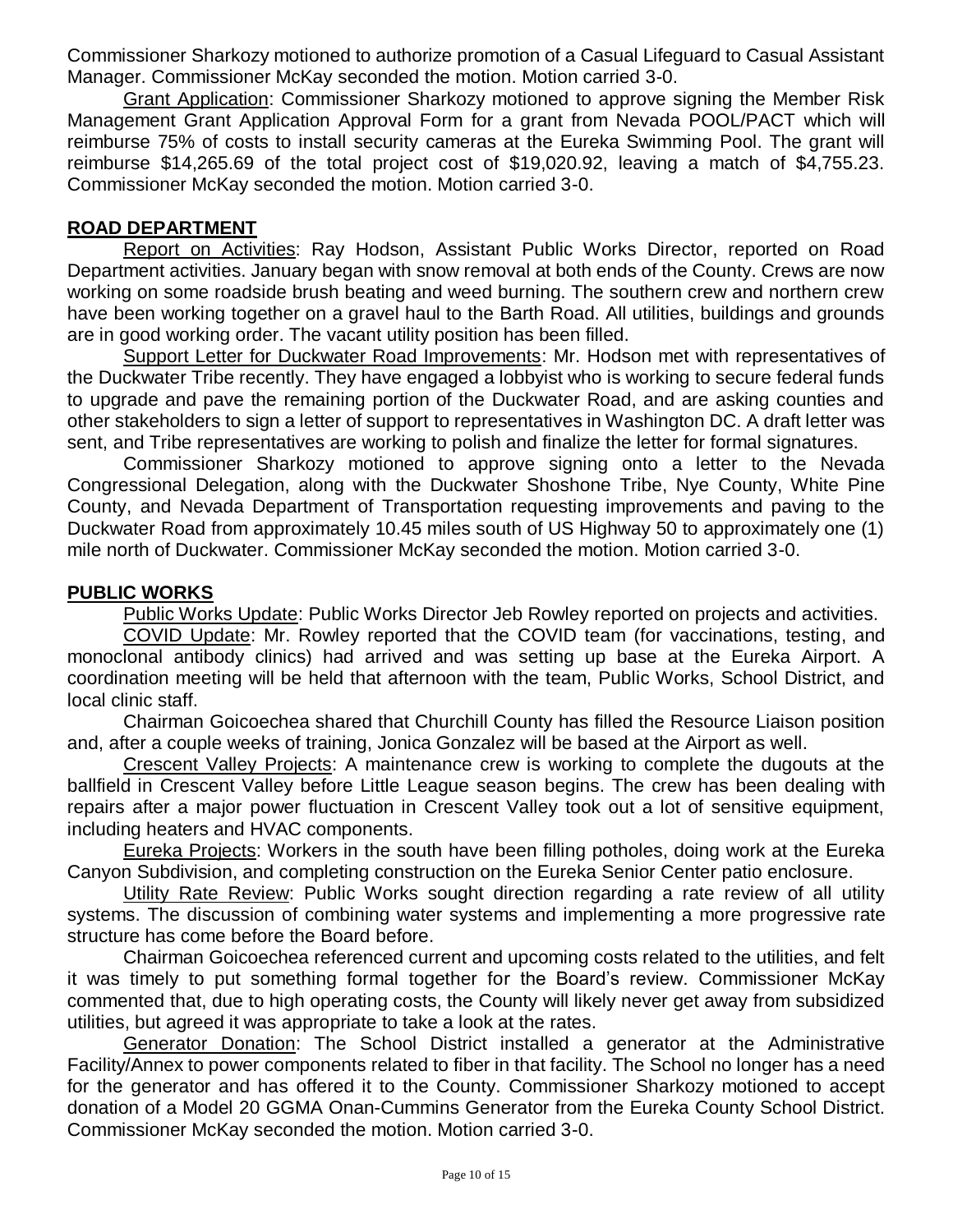Winch Rack & Transport Conversion: Public Works obtained a quote for purchase and installation of a winch rack with full width tail roller assembly to convert a transport truck into a frac tank transport. The frac tank is used to supply water for road maintenance.

Commissioner McKay motioned to approve a quote from Curry Supply Company for parts and labor to convert a transport truck to a frac tank transport for an amount not to exceed \$63,687.47 using funds budgeted for capital outlay (020-106-55010-000) in the Road Department budget. Commissioner Sharkozy seconded the motion. Motion carried 3-0.

Out-of-State Travel: Commissioner McKay motioned to approve out-of-state travel for two mechanics to deliver and pick up the completed frac tank transport once it is converted and outfitted by Curry Supply Company in Gilbert, Arizona. Commissioner Sharkozy seconded the motion. Motion carried 3-0.

Job Descriptions: Public Works coordinated with Human Resources to update mechanic job descriptions. Commissioner Sharkozy motioned to approve the updated position descriptions for Public Works Mechanic I, II, III, and Public Works Senior Mechanic; Commissioner McKay seconded the motion; motion carried 3-0.

Promotion Request: Mr. Rowley completed a promotion request form for the Board's approval. Commissioner Sharkozy motioned to authorize Public Works to promote a Mechanic II to Mechanic III; Commissioner McKay seconded the motion; motion carried 3-0.

County-Wide Capital Improvement Projects: Mr. Rowley has been working with County Engineer Jonathan Lesperance, of Lumos & Associates, on project planning for County-wide street, road, and utility infrastructure projects over the next five years. They wanted to show the Board how the projects could be phased, including estimated infrastructure costs and various paving options, as well as potential funding options.

Mr. Lesperance described a five-year plan with a total cost of \$31.5 million, that includes utility work and 3.75 miles of paving in the Town of Eureka for \$10.9 million, 2.7 miles of new paving and 8 miles of double chip seal for the Town of Crescent Valley for \$7.5 million, and 11 miles of paving in Diamond Valley for \$13 million. Work in Eureka can be phased over three years, Crescent Valley can be phased over two years, and there are several ways to break down paving in Diamond Valley.

Mr. Rowley asked for direction related to utilizing the CMAR (construction manager at risk) process for this multi-year project. Mr. Lesperance explained it is a project delivery method, appropriate when undertaking longer projects, where a single qualified contractor is selected rather than simply selecting the low-bidder.

The Commissioners continued discussing the projects later during the budget portion of the meeting. At that time, they identified priorities as the first phase in Eureka and the first phase in Crescent Valley, and determined using a CMAR was the best way to tackle this multi-year project.

#### **NATURAL RESOURCES**

Report on Activities: Natural Resources Manager Jake Tibbitts reported on recent activities and meetings. The County Advisory Board to Manage Wildlife (CAB) met on January 20<sup>th</sup>, and Mr. Tibbitts attended the State Board of Wildlife Commissioners' meeting on January 28<sup>th</sup> to relay the local Board's request to update policies surrounding wild horse management. Another concern CAB discussed was boulders placed on public roads in Diamond Valley in order to block access through certain private roads. CAB motioned to request that Eureka County take action to remove obstructions and open those roads up.

On January 26<sup>th</sup>, Mr. Tibbitts attended a virtual meeting hosted by the BLM on the proposed Greenlink North Project, which is planned for construction along US Highway 50 from Ely to Yerington. The Nature Conservancy attended the meeting and are pushing for an alternative route that would take the transmission line up along the Interstate 80 corridor.

On January 27<sup>th</sup>, Mr. Tibbitts had a phone conversation with Allison Anderson, the new Community & Government Relations Manager for i-80 Gold Corp, who wanted to introduce herself and let the community know she was available.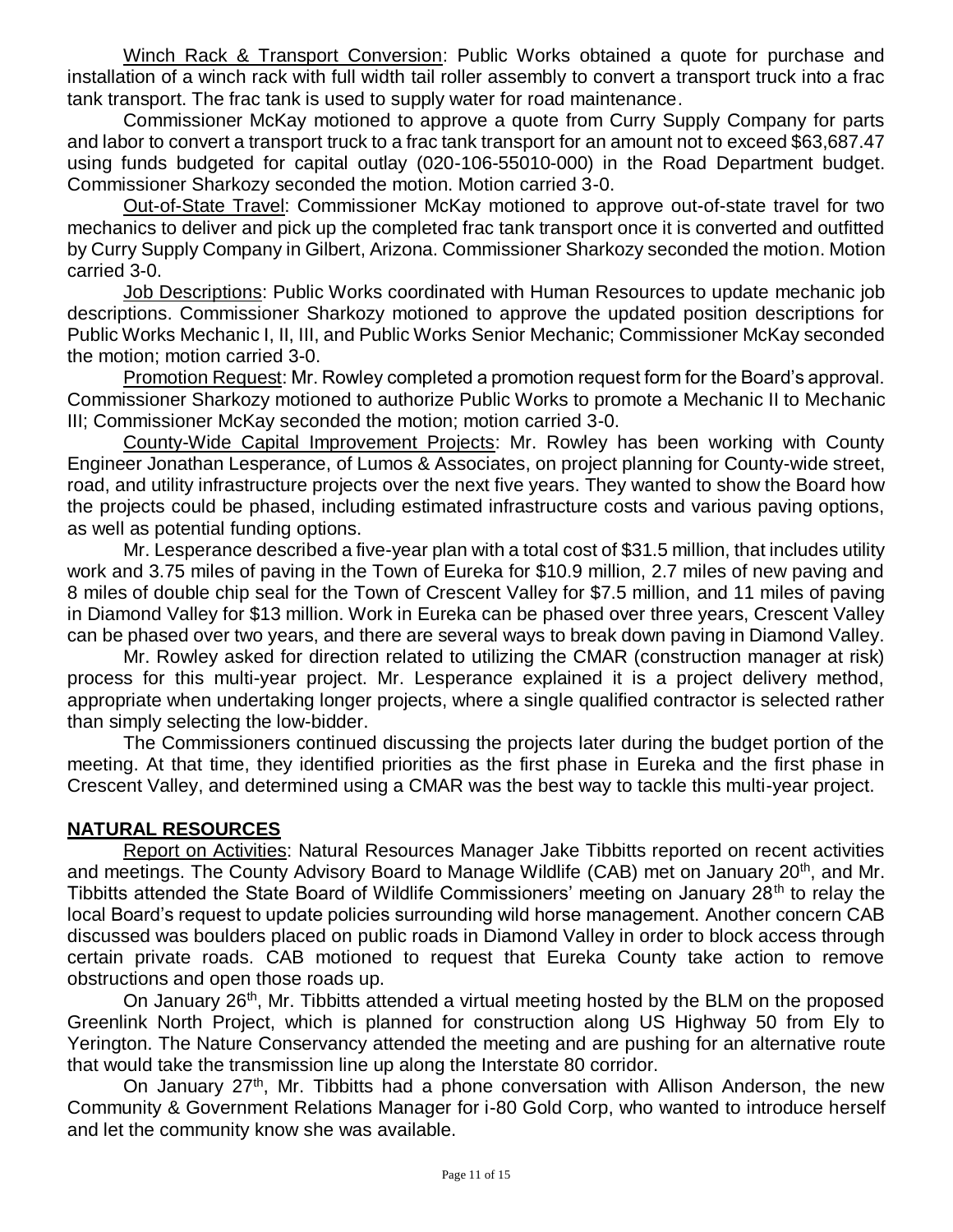Upcoming Meetings: The Natural Resources Advisory Commission (NRAC) will meet on February 9<sup>th</sup>. Nevada Division of Water Resources has been doing a series of drought workshops and has one scheduled on February 9<sup>th</sup>. The State Land Use Planning Advisory Council will meet on February 10<sup>th</sup>. Central Nevada Regional Water Authority has a meeting scheduled on February 11<sup>th</sup>. On February 17<sup>th</sup>, Mr. Tibbitts will meet with the BLM and Nevada Department of Wildlife to discuss sage grouse mitigation for the Gold Bar Mine.

Out-of-State Travel: Commissioner Sharkozy motioned to approve out-of-state travel for the Natural Resources Manager to attend the National Association of Conservation Districts annual meeting in Orlando, Florida, February 12<sup>th</sup>-16<sup>th</sup>. Commissioner McKay seconded the motion. Motion carried 3-0. Travel, lodging, meals, and per diem will be paid by the Nevada Association of Conservation Districts.

Weed Treatment Set-Up: Mr. Tibbitts said the Weed & Resource Technician has been looking for a truck with a specialized bed that can be upfitted with a tank and spraying system, dump trailer with ancillary tank, and other associated equipment, tools, and supplies. He believes this can be purchased in the current fiscal year and monies are available. Most, if not all, of the costs will be recovered by future reimbursements under funding agreements with the BLM.

Commissioner Sharkozy motioned to approve purchase of a truck with the necessary equipment, tools, and supplies as described to be outfitted as a weed spraying truck for a not to exceed amount of \$230,000.00 to be paid with funds budgeted for capital outlay in the Capital Projects Fund. Commissioner McKay seconded the motion. Motion carried 3-0.

Forest-Wide Prescribed Fire Restoration Project: Mr. Tibbitts has been reviewing the Preliminary Environmental Assessment for the Forest-wide Prescribed Fire Restoration Project. Eureka County provided scoping comments previously in December 2020, asking for close coordination on the project and involvement as a cooperating agency.

Mr. Tibbitts prepared an updated response letter with virtually the same comments provided in the original letter, since the issues were not addressed in the Preliminary EA. He asked for approval of the letter with latitude to allow NRAC to add edits and approve the letter as well.

Commissioner Sharkozy motioned to send a letter to the US Forest Service in response to the Preliminary Environmental Assessment for the Forest-wide Prescribed Fire Restoration Project, allowing revision by NRAC, and authorizing the Chairman to sign the letter outside of the meeting. Commissioner McKay seconded the motion. Motion carried 3-0.

North Diamond Valley #1-27 Exploration Project EA: The Commissioners received a letter from the Elko District BLM announcing a 30-day public review period on an Environmental Assessment for the proposed Diamond #1-27 Oil Well. Mr. Tibbitts noted that the review period started on January 14<sup>th</sup>, but the letter was dated January 19<sup>th</sup> and mailed by regular mail to the County, imposing on the time needed for review by NRAC and the Commissioners.

Mr. Tibbitts explained Eureka County provided scoping comments on this in July of 2021, but none were addressed in the EA. Mr. Tibbitts prepared a response to the BLM restating the County's concerns, which include impacts to existing rights, misidentification of the project location (it is in Huntington Valley not Diamond Valley), misidentified roads, potential heavy road use due to hauling supplies and equipment in and shipping loaded barrels out, the use of County roads and gravel pit with no mitigation offered, and lack of proper coordination. He asked for the same latitude to allow NRAC to weigh-in before the February  $14<sup>th</sup>$  comment deadline.

Commissioner Sharkozy motioned to send the letter to the BLM Tuscarora Field Office in response to the Environmental Assessment on the Proposed Diamond #1-27 Oil Well Project, and authorized the Chairman to sign the letter outside of the meeting after input and approval from NRAC. Commissioner McKay seconded the motion. Motion carried 3-0.

Sage Grouse Issues: Mr. Tibbitts and Chairman Goicoechea have been working with outside counsel, Laura Granier Esq., to comment on the BLM's proposed 2022 Greater Sage-Grouse Land Use Plan Amendments, and just received her latest revisions that morning. Mr. Tibbitts said comments align with issues previously identified by Eureka County in response to other land use plan documents and updates.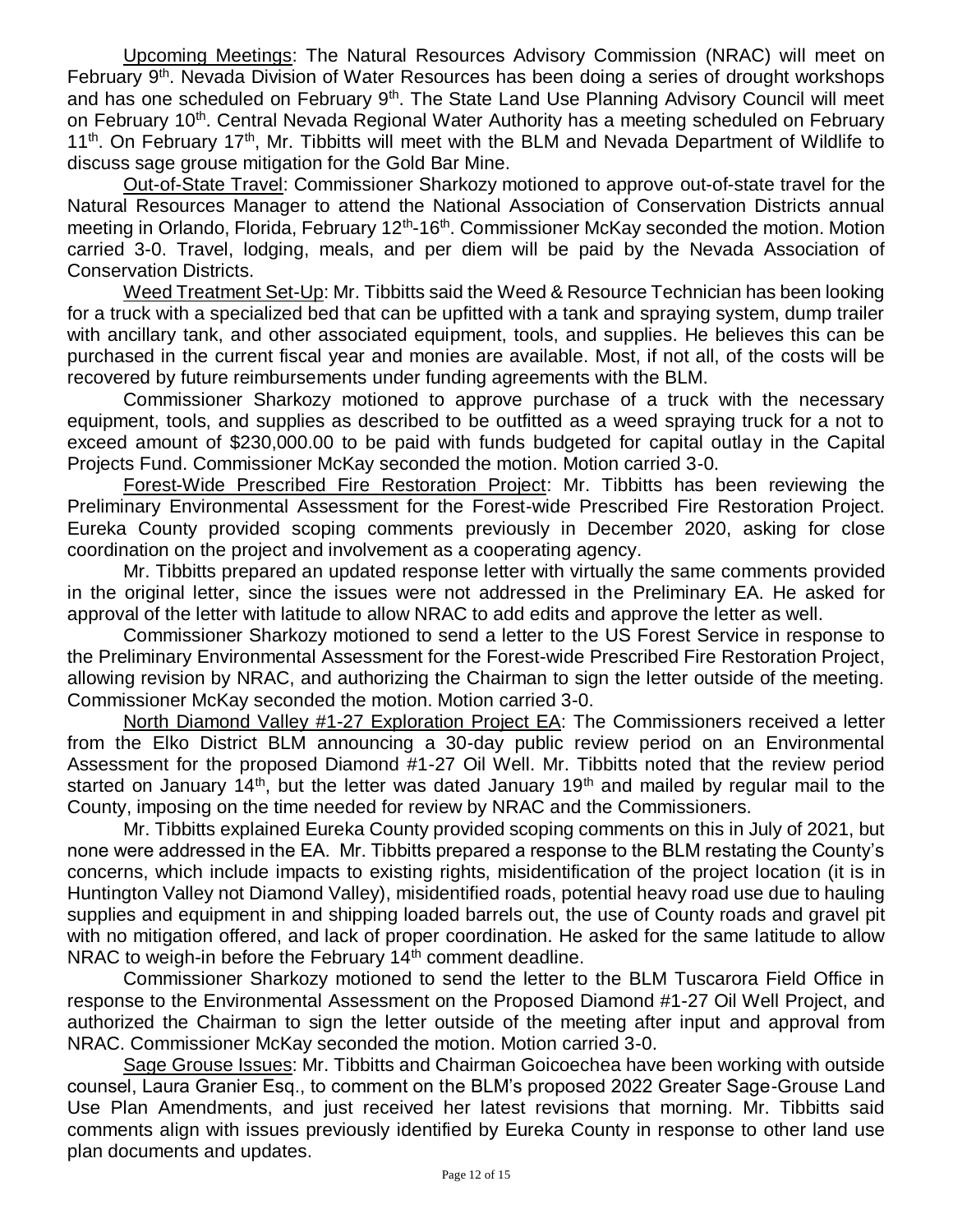Commissioner McKay motioned to authorize Mr. Tibbitts and Chairman Goicoechea to incorporate legal counsel's input into a letter to the BLM providing scoping comments on the proposed 2022 Greater Sage-Grouse Land Use Plan Amendments, and authorized the Chairman to sign the letter outside of the meeting. Commissioner Sharkozy seconded the motion. Motion carried 3-0.

### **RECESS FOR LUNCH**

The Board recessed for lunch from 12:47 noon to 1:30 p.m.

# **FISCAL YEAR 2022-2023 BUDGET - TAX RATE**

Fiscal Year 2023 Tax Rate: The Board gave consensus that there was no desire to increase the overall tax rate.

Allocation of Tax Rate: Comptroller Kim Todd provided a breakdown of the current tax rate and anticipated revenues for each fund based on preliminary projected assessed valuations. The Board engaged in a thorough discussion of each fund. Assessor Michael Mears explained that Eureka County's overall assessed valuation went down by about \$100 million for the 2023 fiscal tax year, primarily due to changing and depreciating mine valuations. This means each penny of the tax rate will earn around \$70,000.00 in revenue as opposed to recent years where each cent earned close to \$100,000.00.

After a lengthy discussion, the Board decided to grant \$4 million from the General Fund to the RTC Fund in the next fiscal year and moved \$0.02 from the General Fund to the RTC Fund for the following allocation of taxes. *Funds with an asterisk (\*) are set by statute.* 

|                                     | FY21-22  | FY22-23    |
|-------------------------------------|----------|------------|
| General Fund                        | \$0.6375 | \$0.6175   |
| <b>Future Reserve Fund</b>          | \$0.0000 | \$0.0000   |
| Road Fund                           | \$0.0500 | \$0.0500   |
| <b>RTC Fund</b>                     | \$0.0700 | \$0.0900   |
| Ag District #15                     | \$0.0000 | \$0.0000   |
| Building Maintenance & Reserve Fund | \$0.0000 | \$0.0000   |
| Landfill Fund                       | \$0.0500 | \$0.0500   |
| Water Mitigation Fund               | \$0.0450 | \$0.0450   |
| Natural Resource Multiple Use Fund  | \$0.0050 | \$0.0050   |
| Capital Improvement Fund            | \$0.0500 | \$0.0500   |
| <b>Agricultural Extension Fund</b>  | \$0.0100 | \$0.0100*  |
| Accident Indigent Fund              | \$0.0150 | $$0.0150*$ |
| County Indigent Fund                | \$0.0033 | $$0.0033*$ |
| <b>Hospital Indigent Fund</b>       | \$0.0100 | \$0.0100*  |
| <b>Total General County</b>         | \$0.9458 | \$0.9458   |
| <b>Television District</b>          | \$0.0085 | $$0.0085*$ |
| <b>Crescent Valley Town</b>         | \$0.2153 | $$0.2153*$ |
| Eureka Town                         | \$0.2153 | $$0.2153*$ |
| Diamond Valley Weed District        | \$0.0781 | \$0.0781   |
| Diamond Valley Rodent District      | \$0.0400 | \$0.0400   |

#### **FISCAL YEAR 2022-2023 BUDGET – PERSONNEL REQUESTS**

Personnel Requests: The Board had a brief discussion regarding requested positions for the upcoming year, which included an investigator, moving a Senior Center casual to full-time, and a request from Sheriff Watts for 9.5 additional positions. Ms. Todd prepared a spreadsheet showing the increased payroll costs with the proposed new positions.

The Board asked the District Attorney to forego the investigator position, but agreed to move the casual Crescent Valley worker to full-time (75% assigned to the Senior Center; 25% assigned to Public Works), and asked the Sheriff to justify his request for so many positions.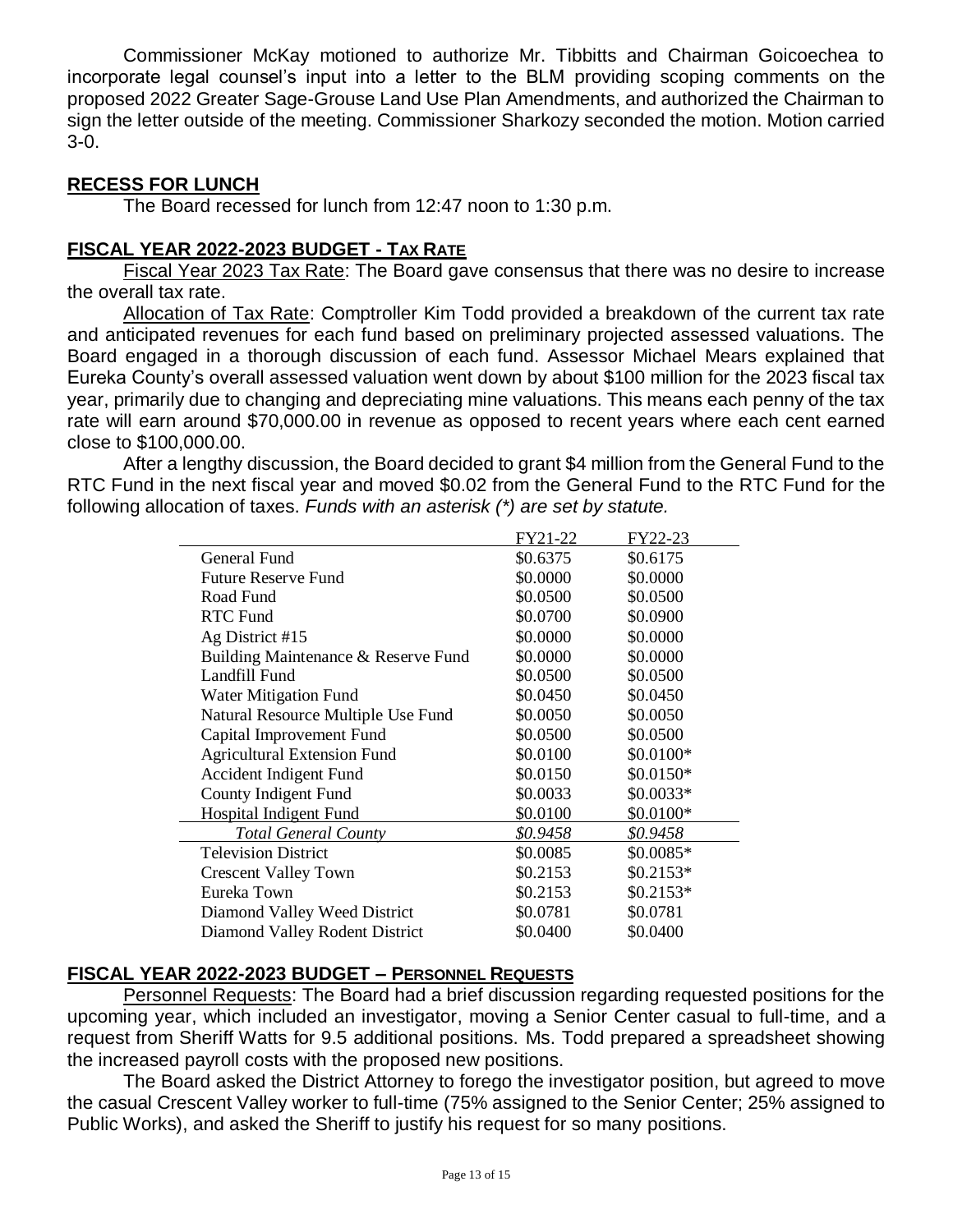Sheriff Watts repeated a previously stated plan to have four patrol deputies on duty 24/7 (two per each 12-hour shift in both Eureka and Crescent Valley). He claimed he has been the busiest Sheriff in recent County history, citing statistical reports that show increased activity and call volume (produced by a different software program than those used by previous officials).

Chairman Goicoechea stated court statistics aren't lining up with the Sheriff's statistics, and the numbers actually show that Nevada Highway Patrol is doing a lot of the work, despite the Sheriff's claim at the January 20<sup>th</sup> meeting that covering highway patrol's absence was the biggest draw on his patrol staff.

Commissioner McKay asked about plans to mothball the jail and timeline for getting the five detention positions certified for patrol. The Sheriff indicated he didn't have anything definitive.

Ultimately, Commissioner McKay said he would be willing to support one added position. Chairman Goicoechea and Commissioner Sharkozy did not support new positions, citing current vacancies, as well as budget and personnel increases made during the current Sheriff's tenure.

# **FISCAL YEAR 2022-2023 BUDGET – CAPITAL OUTLAY**

Capital Outlay: Ms. Todd said she received feedback from numerous departments on capital outlay priorities. From that, she compiled a color-coded spreadsheet, which she reviewed with the Board. She explained items in red should be vetted but most likely could be postponed. Items in purple were rollovers from the current fiscal year, and she recommended continued funding of those items. The Board reviewed each item and postponed and reduced where possible, but didn't cut some of the large equipment and vehicles because they must remain budgeted to secure a "build slot" in the delayed supply chain.

#### **FISCAL YEAR 2022-2023 BUDGET – DEPARTMENTAL BUDGETS**

Fair Board: Fair Board Secretary Holli Else presented the Fair Board's requested budget, noting that some monies were moved among accounts, but no increase was proposed for the overall operating budget.

Television District: Bill Leppala gave an overview of the Television District's proposed operating budget of \$367,000.00. He explained that, due to skyrocketing costs, the budget includes a lot of estimates. A large capital improvement project is planned to upgrade the Argenta Ridge site, the last mountaintop to be modernized. Once this final site is done, Mr. Leppala believes the District can get away from these large annual projects for a while.

Crescent Valley Town Advisory Board: The CVTAB submitted a proposed operating budget of \$13,900.00 with no increases requested.

Recreation Board; Tourism: Commissioner McKay serves on the Recreation Board and explained reductions of \$20,000.00 (miscellaneous grants) in the Recreation budget and \$5,000.00 (contributions) in the Tourism budget. All other categories were status quo.

Justice Court; AA Fund; Facility Fund: Justice of the Peace Dorothy Rowley reviewed her budgets with the Board, explaining changes to the Justice Court operating budget for a net increase of \$1,500.00. She requested status quo budgets for the AA Fund and Facility Fund.

Sheriff; Jail: Sheriff Watts reviewed his proposed budget explaining changes resulting in a net increase of \$64,500.00 to the operating budget and an additional \$150,000.00 in capital outlay by moving a camera project (rollover from current year) and moving the communication center remodel and Mobile 911 from the General Fund budget.

Public Works; Buildings & Grounds; Road Department; RTC; Swimming Pool; Emergency Management; Opera House; Museum; Eureka Water/Sewer; Crescent Valley Water; Devil's Gate GID Water; Landfill; Planning Commission; Eureka Town; Crescent Valley Town; Cemeteries; Airport; LEPC: Jeb Rowley and Joyce Jeppesen described proposed changes in all budgets under the purview of Public Works.

In order to reflect rising costs, increases were made to budgets that support electricity, heating fuel, vehicle fuel, parts and materials for maintenance and repairs. But reductions were made where